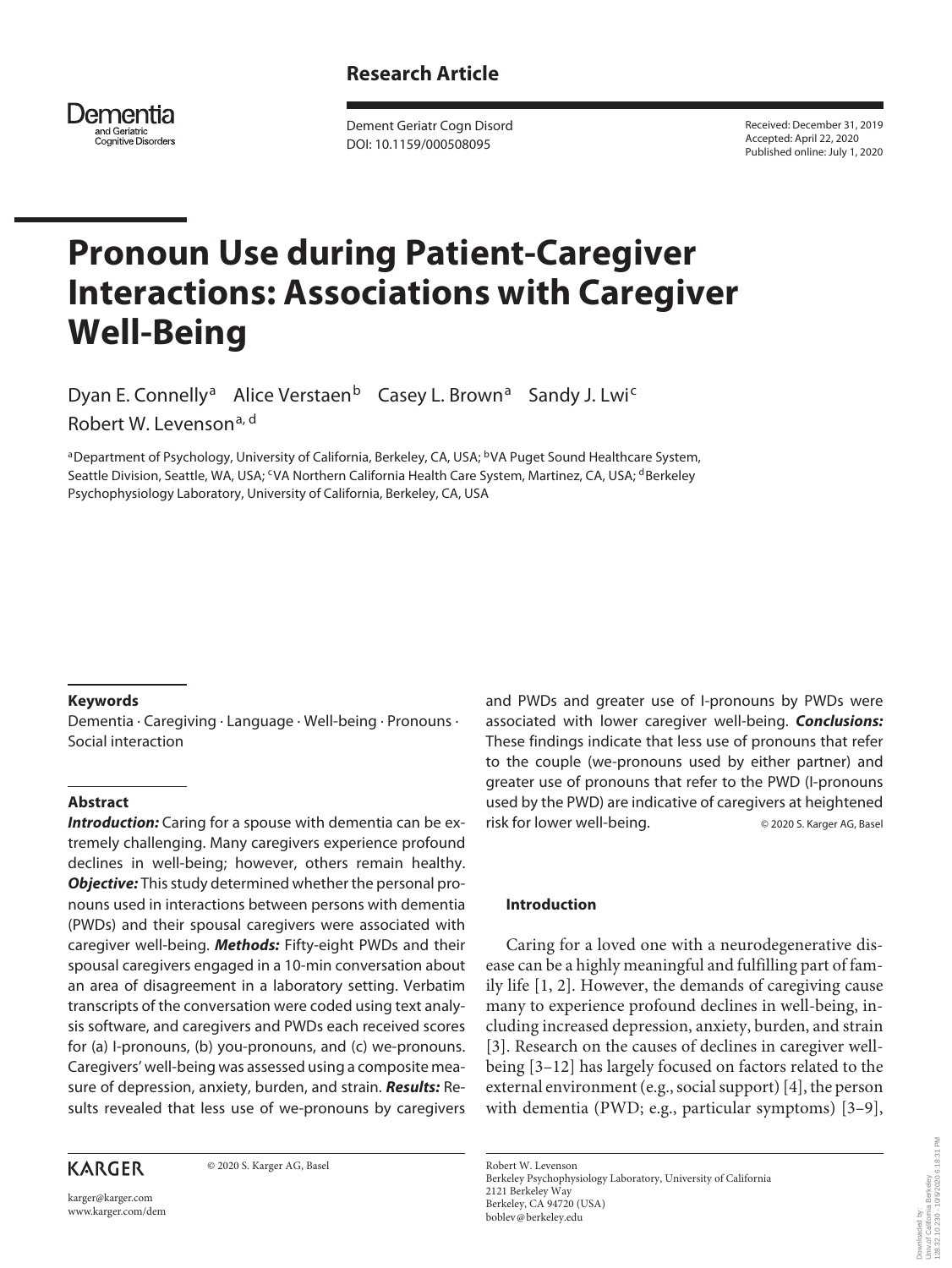<span id="page-1-0"></span>or the caregiver (e.g., age, gender) [[3,](#page-6-2) [4](#page-6-3), [10](#page-6-0)] that contribute to caregiver vulnerability. While research has linked relationship quality with declines in caregiver well-being [\[1](#page-6-0)[3,](#page-6-2) [1](#page-6-0)[4\]](#page-6-3), less attention has been given to the specific characteristics of the PWD-caregiver relationship, such as the ways that PWDs and caregivers communicate and interact. Examining declines in caregiver well-being in the context of the PWD-caregiver relationship could be highly informative given prior research that indicates that caregiver outcomes are highly impacted by the interpersonal nature of caregiving [[1](#page-6-0)[3](#page-6-2)[–1](#page-6-0)[8\]](#page-6-5).

<span id="page-1-2"></span><span id="page-1-1"></span>Dementia can alter the nature of the PWD-caregiver relationship [\[1](#page-6-0)[4,](#page-6-3) [1](#page-6-0)[5](#page-6-6), [1](#page-6-0)[7](#page-6-7), [1](#page-6-0)[8\]](#page-6-5) in ways that create additional stress and strain for caregivers. For example, PWDs may progressively withdraw from the social world, which can increase the sense of isolation and loneliness in caregivers and contribute to the development of depression [\[1](#page-6-0)[9\]](#page-6-4). This can be particularly true for spousal caregivers, for whom the loss of a life partner significantly reduces the size and richness of their social world.

# **Using Language to Understand the Nature of Intimate Relationships**

# *Healthy Couples*

<span id="page-1-3"></span>The words that people use in their interactions with relationship partners can provide important clues about their own thoughts and feelings as well as the nature of the relationship [\[2](#page-6-1)0, [2](#page-6-1)[1](#page-6-0)]. One particularly revealing characteristic of the language used in interpersonal interactions is pronoun usage. Pronouns can provide important clues about how partners think about and relate to each other [\[20](#page-6-1), [2](#page-6-1)[1](#page-6-0)]. For example, researchers have distinguished between the use of *we-ness* pronouns (e.g., we, us, ours) and *separateness* pronouns (e.g., I, me, yours) as indicators of how partners view themselves in relation to each other [\[20](#page-6-1)]. According to this viewpoint, greater relative use of we-*ness* versus *separateness* pronouns indicates that the partners identify themselves as part of a team rather than as autonomous individuals. Given that research suggests that happy couples have higher inclusion of other in self and greater cognitive interdependence [[22](#page-6-1), [2](#page-6-1)[3](#page-6-2)], assessing *we-ness* has become an important method for objectively measuring mutuality between relationship partners [\[2](#page-6-1)[4\]](#page-6-3).

<span id="page-1-7"></span><span id="page-1-6"></span><span id="page-1-5"></span><span id="page-1-4"></span>Prior research with healthy couples has shown that greater use of we-pronouns is related to a number of different positive relationship outcomes [\[2](#page-6-1)[5\]](#page-6-6) including greater relationship commitment, intimacy, feelings of togetherness, and marital quality [[22](#page-6-1), [2](#page-6-1)[6\]](#page-6-8). Greater w*e-* pronoun use has also been associated with lower cardiovascular arousal, more positive emotional behavior, and more adaptive problem-solving behaviors when conflict arises [[2](#page-6-1)0, [2](#page-6-1)[7](#page-6-7)].

<span id="page-1-9"></span><span id="page-1-8"></span>In contrast, greater use of *separateness* pronouns has been related to a number of negative relationship outcomes including lower marital satisfaction and expressing more negative emotion during an interaction [[2](#page-6-1)0, [2](#page-6-1)[8](#page-6-5)]. Comparing *you* and *I* variants of separateness pronouns, greater use of *you-pronouns* has been linked with negative interaction qualities including criticism, blame, and less shared identity. In contrast, greater use of I-pronouns has been linked with greater self-focus [\[2](#page-6-1)[7\]](#page-6-7). In a study of distressed and non-distressed couples [[2](#page-6-1)[9](#page-6-4)], greater use of Ipronouns was associated with lower marital satisfaction in non-distressed couples but not in distressed couples. To summarize, there is a large body of scientific evidence supporting the associations between pronoun use and a range of important relationship qualities in healthy couples.

# <span id="page-1-10"></span>*Vulnerable Couples*

<span id="page-1-12"></span><span id="page-1-11"></span>There have also been a few studies that examined pronoun use in more vulnerable couples such as those in which one partner is afflicted with a serious health problem. In a study of patients with heart disease, greater use of we-pronouns by partners during an interview predicted fewer symptoms of heart failure for patients over the following 6 months [\[3](#page-6-2)0]. A similar result was found in an intervention study with smokers where greater use of wepronouns during a conflict discussion predicted greater success in smoking cessation [\[3](#page-6-2)[1\]](#page-6-0). Investigators have also examined pronoun use in patient-caregiver dyads during a discussion about how they cope with breast cancer, finding that greater use of we-pronouns was associated with better dyadic adjustment and lower depressive symptoms in patients [\[3](#page-6-2)[2\]](#page-6-1). Finally, Skerrett [\[33\]](#page-6-2) posited that nourishing and building the "we" in a relationship can help promote healing in illness by helping couples overcome the feelings of isolation that often accompany declines in health.

# <span id="page-1-14"></span><span id="page-1-13"></span>**The Present Study**

<span id="page-1-15"></span>Although we have studied the use of emotionally positive (e.g., "happy") and negative (e.g., "angry") words in the interactions of PWDs and caregivers [[3](#page-6-2)[4](#page-6-3)], we are aware of no studies that have examined pronoun use in these kinds of couples. Based on the notion that greater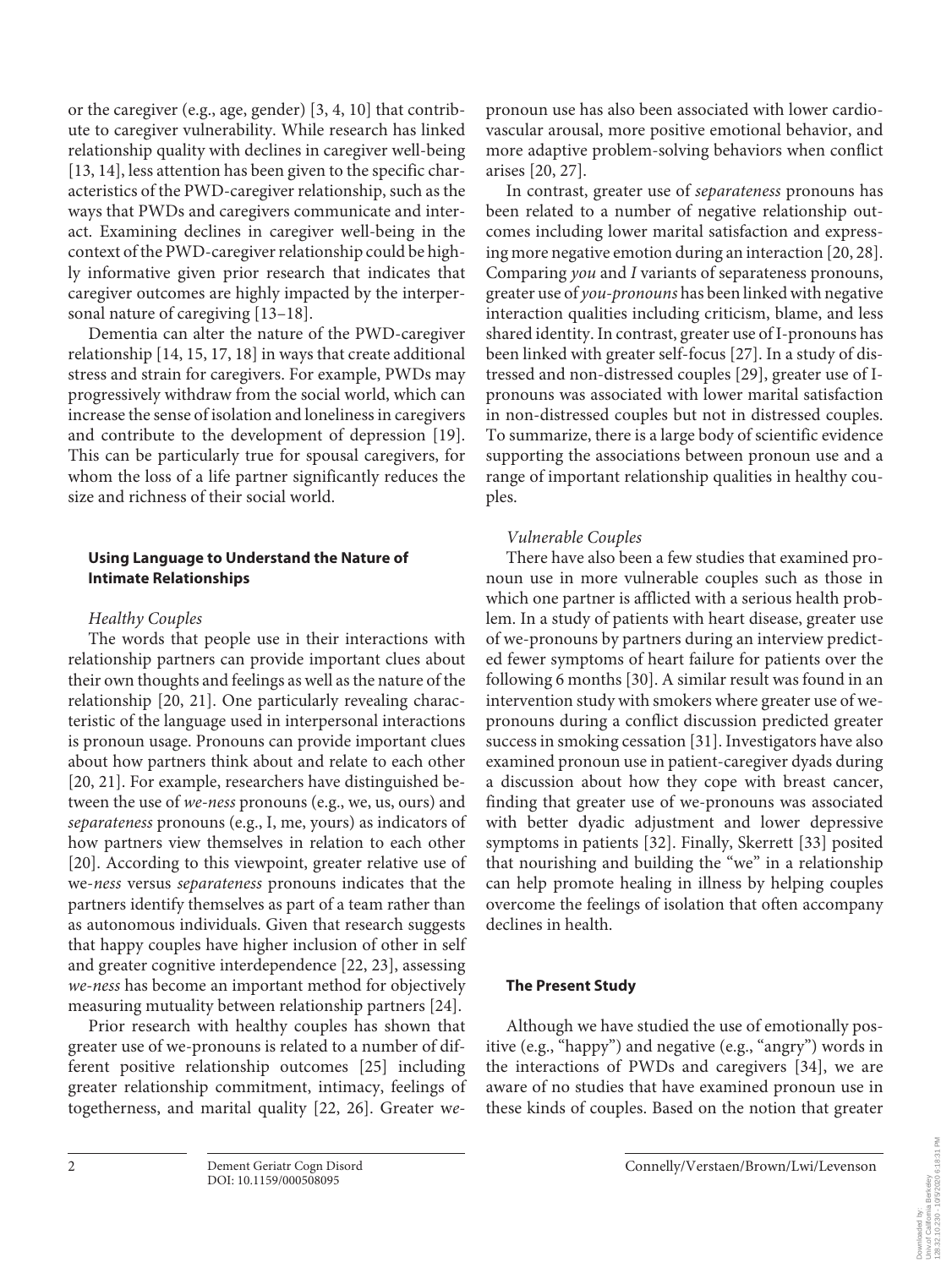use of we-ness pronouns reflects greater connection and less isolation between partners and that greater use of separateness pronouns reflects the opposite, we hypothesized that less use of we-ness pronouns in the interactions of dementia PWDs and spousal caregivers would be associated with lower levels of caregiver well-being. Similarly, we hypothesized that greater use of separateness pronouns (I-pronouns and you-pronouns) would be associated with lower caregiver well-being. Moreover, if these hypotheses were supported, we planned to examine the role that caregiver marital satisfaction played in explaining the relationship between pronoun usage and caregiver well-being.

#### **Method**

#### *Participants*

Fifty-eight PWDs (mean age:  $62.78$  years,  $SD = 8.85$ ;  $54.2\%$ male) and their spousal caregivers (mean age:  $63.98$  years,  $SD =$ 10.33; 44.8% male) were recruited through the Memory and Aging Center at the University of California, San Francisco, CA, USA. PWDs received a diagnosis based on a neurological exam, neuropsychological assessment, and neuroimaging using current research criteria. Thirty-seven PWDs were diagnosed with frontotemporal dementia [[3](#page-6-2)[5–](#page-6-6)[3](#page-6-2)[7](#page-6-7)], 13 were diagnosed with Alzheimer disease [[3](#page-6-2)[8\]](#page-6-5), and the remaining 8 had a variety of other diagnoses (e.g., Parkinson disease, progressive supranuclear palsy). All couples were paid USD 90 for their participation in addition to being reimbursed for any transportation costs.

#### <span id="page-2-1"></span><span id="page-2-0"></span>*Procedure*

<span id="page-2-2"></span>A week before their laboratory visit, caregivers completed a questionnaire packet (described below). PWDs and caregivers came to the Berkeley Psychophysiology Laboratory at the University of California, Berkeley, to participate in a daylong comprehensive assessment of emotional functioning that included tests of emotional reactivity, regulation, and recognition [[3](#page-6-2)[9\]](#page-6-4). Couples were told that their participation was completely voluntary, their responses were confidential, and that either partner could withdraw at any time. All participants provided consent at each site for research projects approved by their respective institutional review boards.

<span id="page-2-3"></span>For the purpose of the present study, we focused on one part of the assessment, a well-established task for studying marital interaction that has been used extensively with healthy couples of all ages [\[40](#page-6-3), [4](#page-6-3)[1](#page-6-0)] as well as with couples with a partner with a neurodegenerative disease [\[1](#page-6-0)[4](#page-6-3), [1](#page-6-0)[5\]](#page-6-6). Participants sat facing each other in comfortable chairs in a laboratory room set up for video recording of emotional behavior and monitoring of physiological responding (physiological data were not used for the present study). Participants were interviewed briefly by a trained experimenter to identify an area of unresolved conflict in their relationship. Conflict topics varied among couples (e.g., communication, home improvements). After the experimenter left the room, the couple sat quietly for 5 min and then engaged in a 10-min unrehearsed conversation about the chosen topic.

<span id="page-2-4"></span>Verbatim transcripts of the conflict conversations were prepared by trained transcribers working with the video recordings. These transcripts were processed using text analysis software, Oedipus Text (OT) [[4](#page-6-3)[2\]](#page-6-1), that compared each word against a dictionary of personal pronouns to provide frequency counts of PWDs' and caregivers' use of pronouns in 3 categories: (a) I-pronouns (I, I'd, I'll, I'm, I've, me, mine, my, myself); (b) you-pronouns (you, you'd, you'll, you're, you've, your, yours, yourself); and (c) we-pronouns (our, ours, ourselves, us, we, we'd, we'll, we're, we've). In most studies of pronoun use using text analysis software, the program detects pronouns and assigns them to categories with no additional processing [\[2](#page-6-1)[4](#page-6-3), [2](#page-6-1)[7](#page-6-7), [2](#page-6-1)[9](#page-6-4)]. In the present study, OT also allowed coders to consider the context in which a pronoun was spoken and to use that information to change its dictionary-based categorization if needed. This additional layer of context-based analysis is potentially important in studies of couples' interactions because the pronouns used may not always refer to the couple and/or either spouse. For example, a spouse might say, "In the United States, our unemployment levels are currently quite low." In this instance, the pronoun

"our" does not refer to the couple but rather to "Americans." OT presented trained coders with each pronoun that had been detected in the transcript in the context of the sentence it occurred along with the previous and following sentences. Coders then assigned each pronoun to one of the following 8 categories: (a) *I*words; (b) *you*-words; (c) *we*-words; (d) *we*-phrases; (e) dysfluencies, which occur when there is a repetition and/or the truncation of a proposition.(e.g., "*I*, *I*…I need to stop at the store on the way home."); (f) fillers, which are used by speakers to fill gaps in their narrative but serve no communicative function (e.g., *you* know, *I* mean); (g) generics, which occur when the speaker uses pronouns in a general way, rather than referring to a specific person (e.g., "*We* have to take better care of the planet."); (h) references to others, which occurs when the speaker is referring to or speaking for another person (e.g., "After work, *we* went to happy hour to celebrate her last day."); and (i) elder speak, which is a form of baby talk often directed at older adults in care (e.g., "Did *we* forget to take our medicine today?"). Interrater reliability for context coding was high (interclass correlation coefficient was 0.92). Only pronouns that referred to the couple or individual spouses were used in all subsequent analyses. For each participant, a ratio score for words in each category (we, you, I) was computed by dividing the total number of pronouns in that category by the total number of pronouns spoken.

#### Caregiver Well-Being

We characterized caregiver well-being using a composite measure of depression, anxiety, burden, and strain. This measure was calculated by averaging normalized values of 4 caregiver outcome measures inversed as needed so that lower values always indicated lower well-being. Reliability of this composite well-being score was high ( $α = 0.841$ ):

<span id="page-2-5"></span>*Caregiver Depression*. Caregivers completed a 20-item version of the Center for Epidemiological Studies Depression Scale (CESD) [\[4](#page-6-3)[3](#page-6-2)]. This measure assesses depressive symptoms (e.g., depressed mood, feelings of worthlessness, loss of appetite) on a scale ranging from 0 (rarely or none of the time) to 3 (most or almost all the time) during the previous week. Caregivers' average depression score was  $12.05$  (SD = 9.42, range 0–44).

128.32.10.230 - 10/5/2020 6:18:31 PM

*Measures* Text Analysis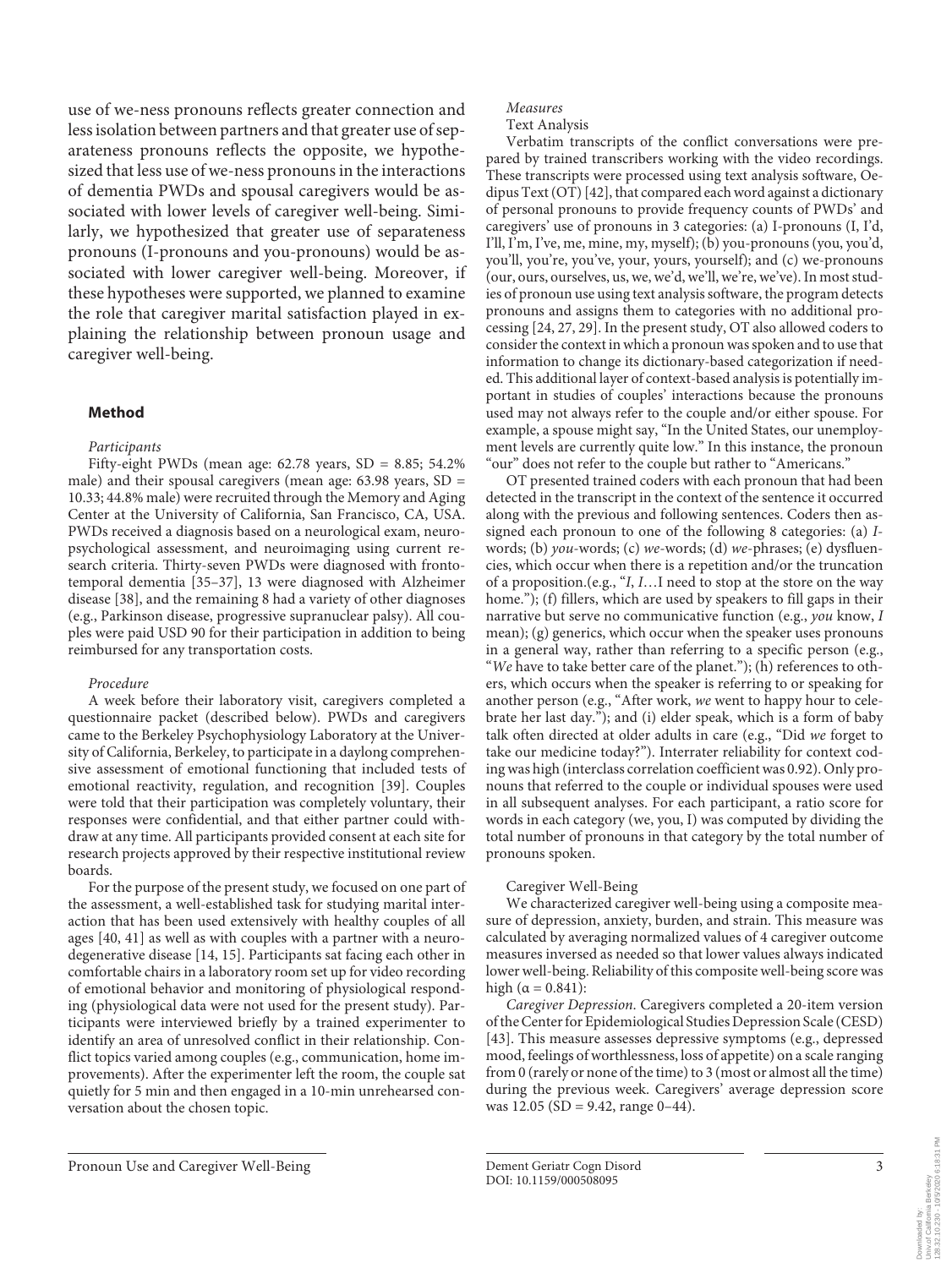**Table 1.** Correlations between proportion of pronoun type usage, caregiver loneliness, caregiver well-being, and covariates

| Variable                                        |                          | $\overline{2}$ | 3           | $\overline{4}$ | 5           | 6           | 7          | 8        | 9         | 10        | 11        |
|-------------------------------------------------|--------------------------|----------------|-------------|----------------|-------------|-------------|------------|----------|-----------|-----------|-----------|
| 1. Patient <i>I-pronouns</i>                    |                          | $-0.590**$     | $-0.738***$ | $-0.233$       | $0.575***$  | $-0.547***$ | $-0.379**$ | $-0.225$ | 0.03      | $-0.268$  | $-0.131$  |
| 2. Patient you-pronouns                         |                          |                | $-0.109$    | 0.212          | $-0.080$    | $-0.156$    | 0.036      | 0.106    | $-0.088$  | 0.151     | 0.168     |
| 3. Patient we-pronouns                          | $\overline{\phantom{a}}$ |                | -           | 0.109          | $-0.641***$ | $0.804***$  | $0.436**$  | 0.263    | 0.070     | 0.180     | 0.020     |
| 4. Caregiver I-pronouns                         |                          |                |             | -              | $-0.746***$ | $-0.190$    | 0.232      | 0.151    | $-0.226$  | $-0.051$  | $0.358**$ |
| 5. Caregiver you-pronouns                       |                          |                |             | -              |             | $-0.512**$  | $-0.370**$ | $-0.227$ | 0.180     | $-0.107$  | $-0.253*$ |
| 6. Caregiver we-pronouns                        |                          |                | -           | -              |             | -           | $0.246*$   | 0.262    | 0.026     | 0.214     | $-0.089$  |
| 7. Caregiver well-being                         |                          |                | ۰           | -              |             | -           | -          | 0.243    | $-0.289*$ | $0.522**$ | $0.307**$ |
| 8. Caregiver age                                | -                        | -              | -           | -              |             |             | -          | -        | 0.053     | 0.080     | $0.466**$ |
| 9. Caregiver sex                                |                          |                |             | -              |             |             |            | -        | -         | $-0.157$  | $-0.116$  |
| 10. Caregiver marital satisfaction              | $- -$                    |                |             | --             |             |             |            | $- -$    | --        | $- -$     | $-0.130$  |
| 11. Patient cognitive functioning               | $\overline{\phantom{a}}$ |                |             |                |             |             |            |          |           |           |           |
| * $p < 0.05$ , ** $p < 0.01$ , ** $p < 0.001$ . |                          |                |             |                |             |             |            |          |           |           |           |

*Caregiver Anxiety.* Caregivers completed the Beck Anxiety Inventory (BAI), a 21-item measure that assesses cognitive and somatic symptoms of anxiety (e.g. heart pounding, difficulty breathing, fear of the worst) on a scale ranging from 0 (not at all) to 3 (severely) [\[44\]](#page-6-3). Caregivers' average anxiety score was 6.53 (SD = 7.58, range 0–37).

*Caregiver Strain.* Caregivers completed the Caregiver Strain Index (CSI), a 13-item measure that assesses subjective and objective elements of caregiver strain (e.g., inconvenience, disturbed sleep, financial strain), which was computed by summing the no (0) and yes (1) responses for the 13 items [\[4](#page-6-3)[5](#page-6-6)]. Caregivers' average strain score was  $5.36$  (SD = 3.46, range 0–13).

*Caregiver Burden.* Caregivers completed the Zarit Burden Interview-Short Form (ZBI-SF), a 12-item measure that assesses caregivers' subjective appraisal of burden associated with functional and behavioral impairments of the care recipient (e.g., "Do you feel you have lost control of our life since your relative's illness?") on a scale from 0 (never) to 4 (nearly always) [\[4](#page-6-3)[6](#page-6-8)]. Caregivers' average burden score was 17.60 (SD = 9.35, range 1–37).

## Caregiver Marital Satisfaction

Caregivers completed the Locke-Wallace Marital Adjustment scale [[4](#page-6-3)[7\]](#page-6-7), a 15-item measure that assesses agreement on a number of domains including family finances, demonstrations of affection, sexual relations, and philosophy of life along with a global question, "Do you ever wish you had not married?" Scores range from 2 to 158, with higher scores indicative of greater marital satisfaction. Scores of 100 or above indicate satisfaction with marriage; scores below 100 indicate dissatisfaction with marriage. Caregivers' average marital satisfaction score was 101.48 (SD = 27.57, range 39–148).

## PWD Cognitive Functioning

PWDs cognitive functioning was measured using the Mini-Mental Status Examination (MMSE), an 11-item measure that assesses cognitive abilities in multiple domains (e.g., memory, attention, ability to follow verbal commands) [\[4](#page-6-3)[8\]](#page-6-5). PWDs' average MMSE score was  $25.22$  (SD = 4.57, range 3–30), which falls in the mild impairment range.

## **Results**

# *Data Analysis*

Because pronoun scores in each category were computed as the proportion of total scores, they were not statistically independent. Thus, to avoid problems with collinearity, the data were analyzed initially using 6 (3 pronoun categories  $\times$  2 participants) linear regressions with PWD or caregiver pronoun type as the predictor and caregiver wellbeing as the dependent measure. To isolate the effects of pronoun use on caregiver well-being, we considered 3 potential covariates (i.e., caregiver sex, caregiver age, PWD cognitive functioning), factors that have consistently been found to predict negative caregiver outcomes [[4,](#page-6-3) [1](#page-6-0)0]. There were significant differences between female and male caregivers in caregiver well-being, with female caregivers reporting lower well-being than their male counterparts  $(r(54) = -0.289, p = 0.034;$  females  $M = 0.266$ , SD = 1.09; males  $M = -0.309$ ,  $SD = 0.79$ . Further, PWD cognitive functioning  $(r(54) = 0.307, p = 0.024)$  was related to caregiver well-being, with lower PWD cognitive functioning associated with lower caregiver well-being. However, caregiver age  $(r(54) = 0.243, p = 0.085)$  was not significantly related to caregiver well-being. Thus, we used caregiver sex (coded as 1 for males and 2 for females) and PWD cognitive functioning as covariates in all analyses (Table 1).

To determine whether found associations between pronoun use and caregiver well-being could be attributed to caregivers' marital satisfaction, a path analysis was conducted using bootstrapping [\[4](#page-6-3)[9\]](#page-6-4). Unstandardized indirect effects were computed for each of 5,000 bootstrapped samples, and the 95% confidence intervals were computed for the effects of caregiver's marital satisfaction.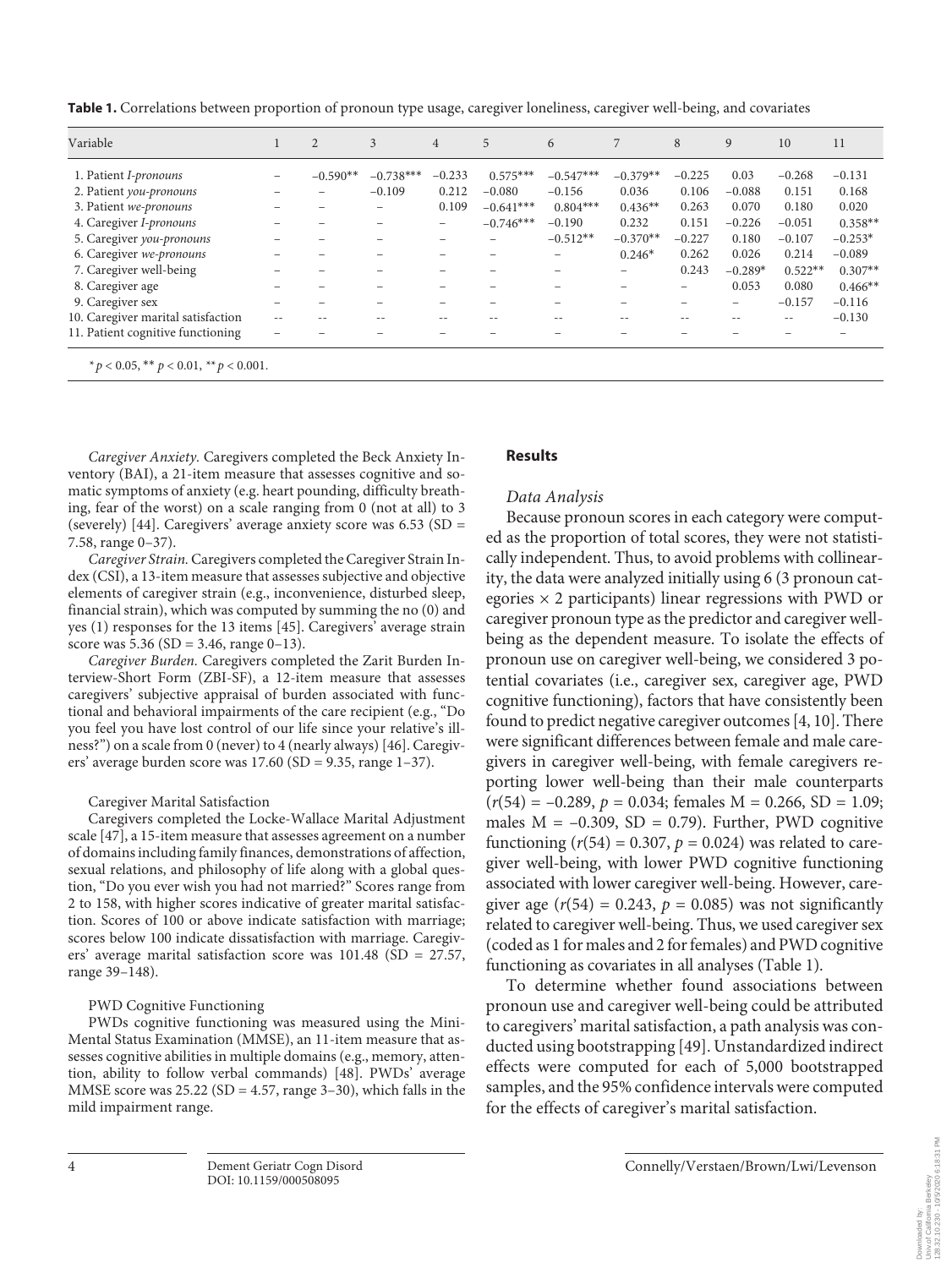|                                                  | Caregiver well-being   |          |                                |                    |                                 |           |                                                              |                           |                                                 |                      |                                |                                 |
|--------------------------------------------------|------------------------|----------|--------------------------------|--------------------|---------------------------------|-----------|--------------------------------------------------------------|---------------------------|-------------------------------------------------|----------------------|--------------------------------|---------------------------------|
|                                                  | patient I              |          | patient you                    |                    | vatient we                      |           | aregiver I                                                   |                           | aregiver you                                    |                      | caregiver we                   |                                 |
|                                                  | B(SE[B])               |          | B(SE[B])                       |                    | $(SE[B])$ $\beta$               |           | 3(SE[B])                                                     |                           | B(SE[B])                                        |                      | B(SE[B])                       |                                 |
| ronoun type                                      | $10.78(0.62) -0.35***$ |          |                                |                    |                                 | $0.45***$ |                                                              |                           |                                                 |                      |                                |                                 |
| aregiver sex                                     | $-0.52(0.23)$          | $-0.26*$ | $-0.26(0.99)$<br>$-0.52(0.26)$ | $-0.03$<br>$-0.26$ | $20.84(0.71)$<br>-0.58 (0.23) - | $-0.29*$  | $\begin{array}{c} 0.08\ (0.72) \\ -0.48\ (0.26) \end{array}$ | $0.09$<br>$-0.24$<br>0.25 | $-10.50(0.70)$<br>$-0.43(0.25)$<br>$0.21(0.13)$ | $-0.28$ *<br>$-0.22$ | $20.23(0.99)$<br>$-0.48(0.25)$ | $0.28$ *<br>$-0.26$ *<br>0.30 * |
| WD cognitive functioning                         | 0.23(0.12)             | 0.23     | 0.28(0.13)                     | $0.28*$            | 0.26(0.11)                      | $0.26*$   | 0.24(0.14)                                                   |                           |                                                 | 0.21                 | 0.30(0.12)                     |                                 |
| * $p < 0.05$ , ** $p < 0.01$ , *** $p < 0.001$ . |                        |          |                                |                    |                                 |           |                                                              |                           |                                                 |                      |                                |                                 |
|                                                  |                        |          |                                |                    |                                 |           |                                                              |                           |                                                 |                      |                                |                                 |
|                                                  |                        |          |                                |                    |                                 |           |                                                              |                           |                                                 |                      |                                |                                 |

Table 2. Pronoun type usage by patient and caregiver as predictors of caregiver well-being

Pronoun type usage by patient and caregiver as predictors of caregiver well-being

Pronoun Use and Caregiver Well-Being Dement Geriatr Cogn Disord DOI: 10.1159/000508095

Total Words and Proportion of Pronouns in Each Category

To assess whether PWDs and their spousal caregivers differed in total words spoken and proportion of pro nouns in each category spoken, two-way (caregiver ver sus PWD  $\times$  male versus female) analyses of variance (ANOVA) were conducted for total words spoken and each pronoun category. Results indicated that PWDs used significantly fewer total words than caregivers (*F*<sub>1, 108</sub> = 38.66, *p* < 0.001; PWDs: M = 545.65, SD = 258.66; caregivers:  $M = 878.98$ ,  $SD = 260.62$ ). There were no sex differences, as indicated by nonsignificant main effects for sex and nonsignificant interactions between the 2 fac tors.

For proportion of pronouns, results revealed that PWDs used a significantly greater proportion of *I-pro nouns* than caregivers ( $F_{1, 108} = 21.03$ ,  $p < 0.001$ ; PWDs:  $M = 0.57$ ,  $SD = 0.20$ ; caregivers:  $M = 0.41$ ,  $SD = 0.16$ ) and a significantly smaller proportion of you-pronouns  $(F_{1,108} = 25.34, p < 0.001;$  PWDs:  $M = 0.26, SD = 0.13;$ caregivers:  $M = 0.42$ ,  $SD = 0.19$ ). No differences were found between PWDs and caregivers for proportion of we-pronouns ( $F_{1, 108} = 0.008$ ,  $p = 0.930$ ). There were no sex differences, as indicated by nonsignificant main effects for sex and nonsignificant interactions between the 2 factors.

Pronoun Use and Caregiver Well-Being

As shown in Table 2, analyses revealed that after con trolling for caregiver sex and PWD cognitive functioning, lower proportions of both PWD we-pronouns ( $B = 2.84$ , SE (B) = 0.71,  $β = 0.45, p = 0.000$ ) and caregiver we-pronouns (B = 2.23, SE (B) = 0.99,  $β = 0.28$ ,  $p = 0.036$ ) were associated with lower levels of caregiver well-being. Ad ditionally, higher proportions of PWD I-pronouns  $(B =$ –1.78, SE (B) = 0.62, β = –0.35, *p* = 0.006) and caregiver you-pronouns (B = –1.50, SE (B) = 0.70, β = –0.28, *p* = 0.038) were associated with lower levels of caregiver wellbeing. There was no relationship between caregiver proportions of I-pronouns and PWD proportions of youpronouns and caregiver well-being.

Thus, our hypothesis that less use of we-ness pronouns would be associated with lower caregiver well-being was fully supported (for both PWD and caregiver we-pro nouns). However, our hypothesis that greater use of sep arateness pronouns would be associated with lower care giver well-being was only partially supported (supported for PWD I-pronouns and caregiver you-pronouns, but not for caregiver and PWD you-pronouns or caregiver I-pronouns).

5

128.32.10.230 - 10/5/2020 6:18:31 PM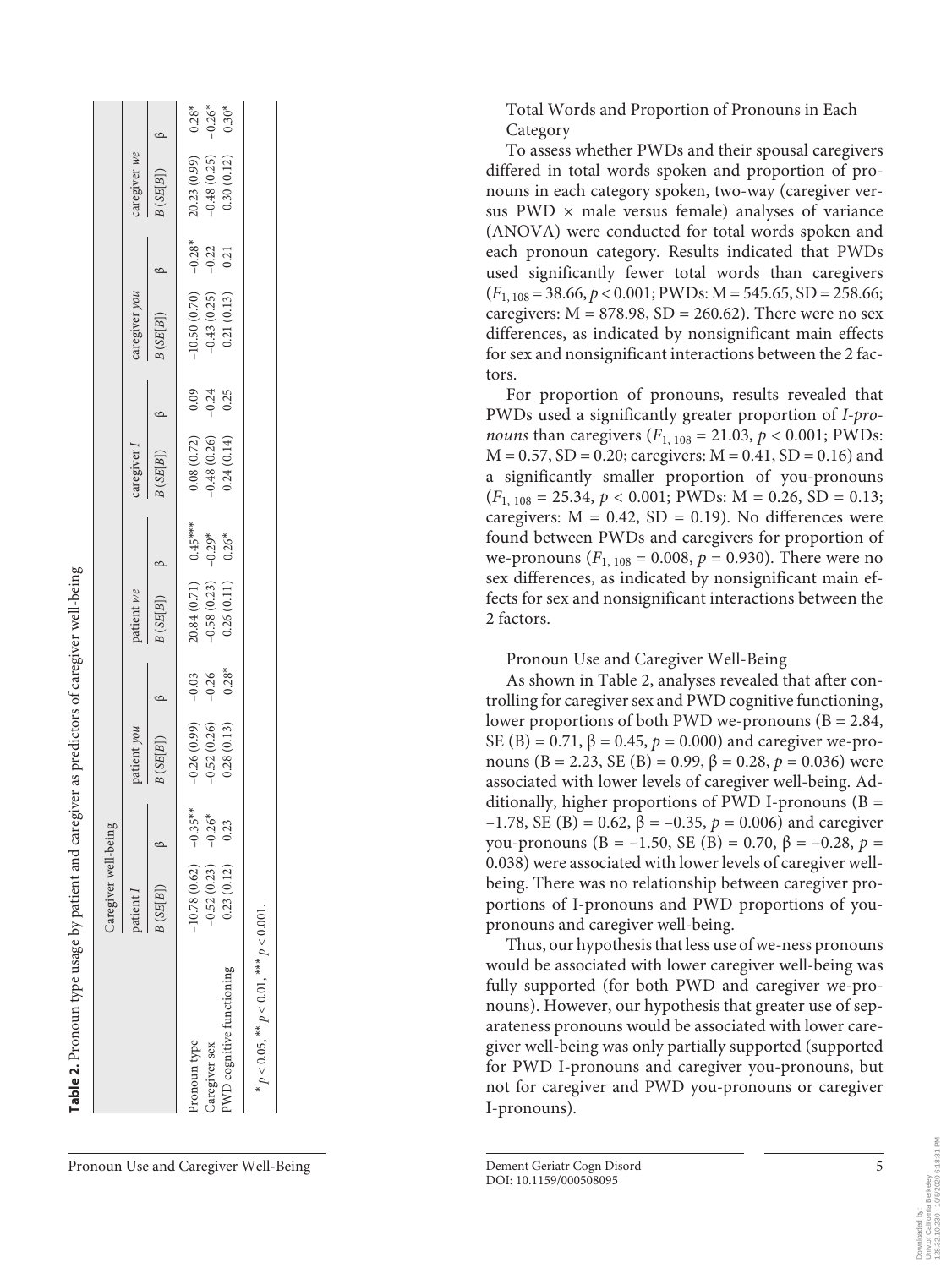# Role of Caregiver Marital Satisfaction

For each of the 4 types of pronouns that were associated with caregiver well-being (i.e., PWD I-pronouns, caregiver you-pronouns, and PWD and caregiver we-pronouns), we conducted a path analysis to determine whether caregiver marital satisfaction explained the association. Results indicated that caregiver marital satisfaction did not explain the associations between pronoun use and caregiver well-being for any of these pronoun categories.

# **Discussion**

The use of pronouns by caregivers and PWDs during discussions about areas of conflict can provide valuable insights into aspects of their relationship that are important for understanding caregiver well-being. The present study found that less use of we-pronouns by both PWDs and caregivers was associated with lower levels of caregiver wellbeing. These findings supported our hypothesis that less use of we-ness pronouns would be associated with lower caregiver well-being. Partial support was also obtained for our hypothesis that greater use of separateness pronouns would be associated with lower caregiver well-being; this relationship was found for greater use of PWD I-pronouns and caregiver you-pronouns only. Use of you-pronouns by the PWD as well as I-pronouns by the caregiver were not associated with caregiver well-being. Examining the pattern of these latter findings, it appears that greater use of pronouns by the caregiver and the PWD that refer to the PWD (i.e., when PWDs use I-pronouns or caregivers use you-pronouns, they are referencing the PWD) are associated with lower caregiver well-being, but pronouns that refer to the caregiver are not associated with caregiver well-being.

Our finding that less use of we-ness pronouns is associated with lower caregiver well-being is consistent with prior findings. Lower use of we-ness pronouns has been associated with a range of negative outcomes in both healthy couples and in couples coping with addiction and illnesses other than dementia [\[2](#page-6-1)0, [22](#page-6-1), [2](#page-6-1)[6,](#page-6-8) [2](#page-6-1)[7](#page-6-7), [30](#page-6-2), [3](#page-6-2)[2\]](#page-6-1). The use of we-ness pronouns reflects a sense of partnership and togetherness that highlights the salience and importance of the relationship to the partners. In these couples, partners often view themselves as members of a team that can face life's struggles together and thus reduce the stress and strain on each individual [\[2](#page-6-1)[5\]](#page-6-6). Low levels of we-ness pronouns suggest low levels of partnership, togetherness, and working together, which is a formula for worse caregiver well-being. This relationship between we-ness and well-being may be strongest in late life when social networks shrink and close familial and spousal relationships become more important [\[1](#page-6-0)[6\]](#page-6-8). For caregiver-PWD couples, reduced social contacts associated with older age, the demands of caregiving, and the disabilities of PWDs can further increase the caregiver vulnerability to loss of a sense of partnership and togetherness in the caregiver-PWD relationship [\[5](#page-6-6)0].

Our other finding that use of pronouns that refer to the PWD was associated with lower caregiver well-being may reflect the insidious and progressive nature of dementia and other neurodegenerative diseases. As these diseases progress and the symptoms worsen, the PWD increasingly withdraws from their social world, causing the relationship with the caregiver to recede into the background. This can increase the stress and strain on caregivers, who may feel that their partner in life is disappearing and is being replaced by a person who is increasingly dependent and needy. Greater use of I-pronouns by PWDs may also reflect the increasing self-focus seen in PWDs with some forms of dementia [[5](#page-6-6)[1](#page-6-0)]. This self-focus can lead to reduced interactions with and declining interest in other people, including close family members [[5](#page-6-6)[2](#page-6-1)]. When PWDs lose interest in others, caregivers may feel an increasing loss of connection and greater isolation [[1](#page-6-0)[9](#page-6-4)], which in turn can lead to lower levels of well-being and to significant mental health issues.

## *Strength, Limitations, and Future Directions*

Strengths of this study include assessing interaction quality via an objective measure (i.e., pronoun use by caregivers and PWDs); focusing on the caregiver-PWD relationship; using a semi-naturalistic unrehearsed conversation between spouses about an important relationship issue; including PWDs with a range of neurodegenerative diseases; and using a composite measure of caregiver well-being that encompassed a number of aspects of caregiver functioning. Limitations include a moderate sample size; measuring pronoun use in a single conversation; and measuring pronoun use and caregiver outcomes at a single point in time (which is not optimal for determining temporal relationships among variables or how associations change with disease progression).

Future studies with larger sample sizes, multiple conversations or other samples of pronoun use, additional aspects of language use (e.g., emotion words), additional potential mediators (e.g., pre-disease pronoun use, predisease closeness), and longitudinal designs would be extremely useful in exploring how pronouns and other features of language are linked to individual differences in vulnerabilities to the adverse effects of caregiving. Future research should also examine pronoun use during couple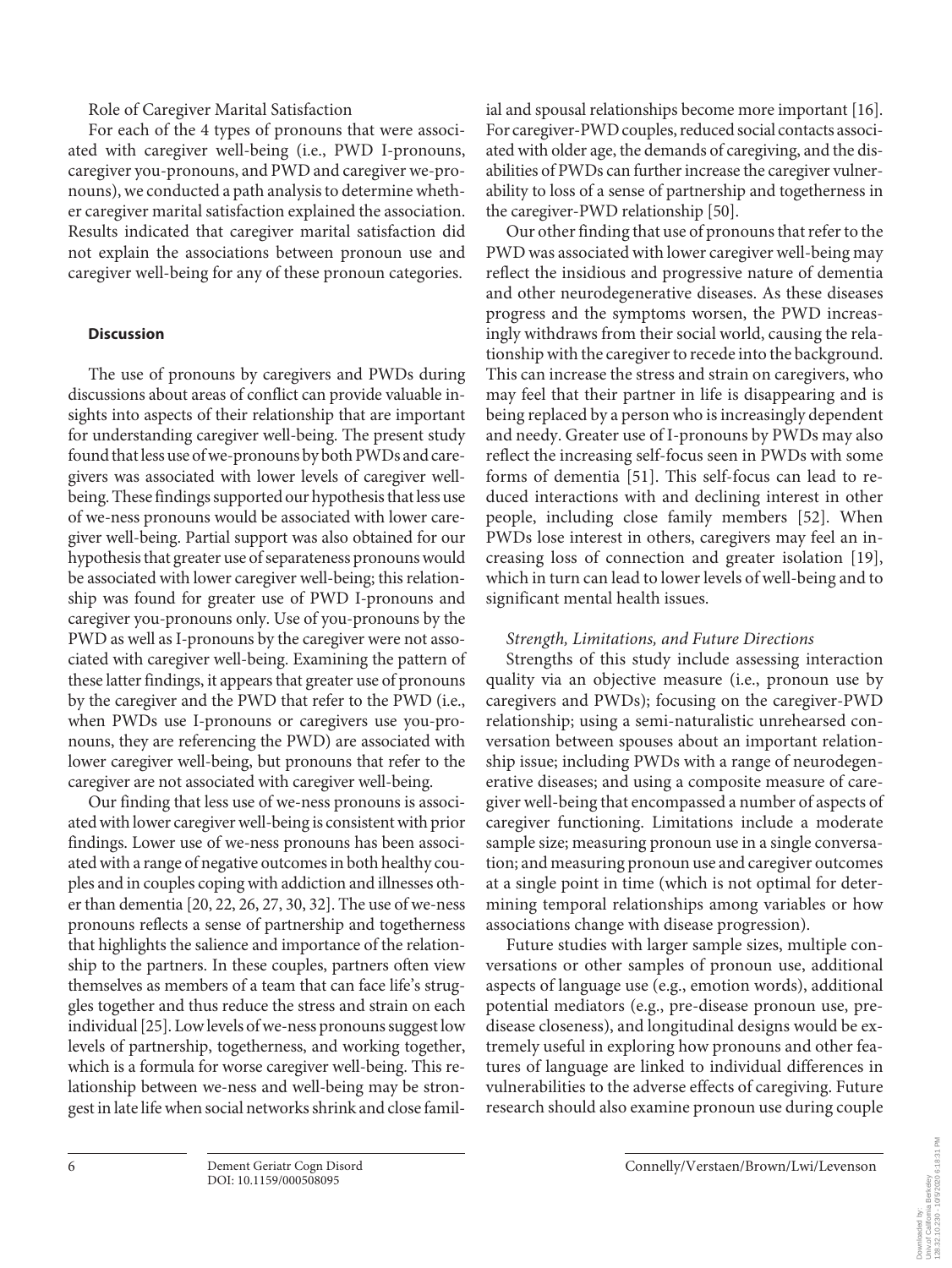interactions in conjunction with other known risk factors for declines in well-being, including PWD behaviors (e.g., disinhibition, aggression) and caregiver characteristics (e.g., ethnicity, income) [\[3](#page-6-2), [4,](#page-6-3) [10](#page-6-0)].

## **Conclusion**

We examined pronoun use during semi-naturalistic conversations between PWDs with neurodegenerative diseases and their spousal caregivers. Results indicated that less use of we-pronouns by both PWDs and caregivers and greater use of pronouns that referred to the PWD (PWD I-pronouns and caregiver you-pronouns) were associated with lower levels of caregiver well-being. These results suggest that assessing pronoun use can be a useful way to monitor the nature and quality of the connection between relationship partners, which can contribute significantly to our understanding of the interpersonal aspects of dementia caregiving.

#### **Acknowledgments**

The research was supported by National Institute on Aging grants 1R01AG041762-01A1 and 2P01AG019724-11 to Robert W. Levenson.

#### **Statement of Ethics**

The participants (or their legal guardians) provided their written informed consent. The study protocols were approved by the Institutional Review Boards of the UCB and the UCSF.

#### **Disclosure Statement**

The authors declare no conflict of interest.

### **Funding Sources**

The research was supported by National Institute on Aging grants 1R01AG041762-01A1 and 2P01AG019724-11 to Robert W. Levenson.

## **Author Contributions**

D.E. Connelly, A. Verstaen, and R.W. Levenson developed the study concept. D.E. Connelly performed and provided oversight for the context coding, processed the data, and wrote the first draft of the manuscript. D.E. Connelly and C.L. Brown analyzed the data. All authors contributed to revisions of the manuscript. R.W. Levenson supervised all phases of the project.

#### **References**

- <span id="page-6-0"></span>[1](#page-0-0) Cohen CA, Colantonio A, Vernich L. Positive aspects of caregiving: rounding out the caregiver experience. [Int J Geriatr Psychiatry](https://www.karger.com/Article/FullText/508095?ref=1#ref1). 2002 Feb;17(2):184–8.
- <span id="page-6-1"></span>[2](#page-0-0) Kramer BJ. Gain in the caregiving experience: where are we? What next? [Gerontologist](https://www.karger.com/Article/FullText/508095?ref=2#ref2). 1997 Apr;37(2):218–32.
- <span id="page-6-2"></span>[3](#page-0-1) Covinsky KE, Newcomer R, Fox P, Wood J, Sands L, Dane K, et al. Patient and caregiver characteristics associated with depression in caregivers of patients with dementia. [J Gen](https://www.karger.com/Article/FullText/508095?ref=3#ref3) [Intern Med](https://www.karger.com/Article/FullText/508095?ref=3#ref3). 2003 Dec;18(12):1006–14.
- <span id="page-6-3"></span>[4](#page-0-2) Pinquart M, Sörensen S. Differences between caregivers and noncaregivers in psychological health and physical health: a meta-analysis. [Psychol Aging.](https://www.karger.com/Article/FullText/508095?ref=4#ref4) 2003 Jun;18(2):250–67.
- <span id="page-6-6"></span>[5](#page-0-2) Brown CL, Lwi SJ, Goodkind MS, Rankin KP, Merrilees J, Miller BL, et al. Empathic accuracy deficits in patients with neurodegenerative disease: association with caregiver depression[. Am J Geriatr Psychiatry](https://www.karger.com/Article/FullText/508095?ref=5#ref5). 2018. April; 26(4): 484–93.
- <span id="page-6-8"></span>[6](#page-0-2) Chen KH, Wells JL, Otero MC, Lwi SJ, Haase CM, Levenson RW. Greater experience of negative non-target emotions by patients with neurodegenerative diseases is related to lower emotional well-being in caregivers. [De-](https://www.karger.com/Article/FullText/508095?ref=6#ref6)

[ment Geriatr Cogn Disord.](https://www.karger.com/Article/FullText/508095?ref=6#ref6) 2017;44(5-6): 245–55.

- <span id="page-6-7"></span>[7](#page-0-2) de Vugt ME, Riedijk SR, Aalten P, Tibben A, van Swieten JC, Verhey FR. Impact of behavioural problems on spousal caregivers: a comparison between Alzheimer's disease and frontotemporal dementia. [Dement Geriatr](https://www.karger.com/Article/FullText/508095?ref=7#ref7) [Cogn Disord](https://www.karger.com/Article/FullText/508095?ref=7#ref7). 2006;22(1):35–41.
- <span id="page-6-5"></span>[8](#page-0-2) Matsumoto N, Ikeda M, Fukuhara R, Shinagawa S, Ishikawa T, Mori T, et al. Caregiver burden associated with behavioral and psychological symptoms of dementia in elderly people in the local community. [Dement Geri](https://www.karger.com/Article/FullText/508095?ref=8#ref8)[atr Cogn Disord.](https://www.karger.com/Article/FullText/508095?ref=8#ref8) 2007;23(4):219–24.
- <span id="page-6-4"></span>[9](#page-0-2) Otero MC, Levenson RW. Lower visual avoidance in dementia patients is associated with greater psychological distress in caregivers. [Dement Geriatr Cogn Disord](https://www.karger.com/Article/FullText/508095?ref=9#ref9). 2017;43(5- 6):247–58.
- [10](#page-0-2) Schulz R, O'Brien AT, Bookwala J, Fleissner K. Psychiatric and physical morbidity effects of dementia caregiving: prevalence, correlates, and causes. [Gerontologist](https://www.karger.com/Article/FullText/508095?ref=10#ref10). 1995 Dec; 35(6):771–91.
- [11](#page-0-2) Clipp EC, George LK. Dementia and cancer: a comparison of spouse caregivers. [Gerontol](https://www.karger.com/Article/FullText/508095?ref=11#ref11)[ogist](https://www.karger.com/Article/FullText/508095?ref=11#ref11). 1993 Aug;33(4):534–41.
- [12](#page-0-2) Ornstein K, Gaugler JE. The problem with "problem behaviors": a systematic review of the association between individual patient behavioral and psychological symptoms and caregiver depression and burden within the dementia patient-caregiver dyad. [Int Psycho](https://www.karger.com/Article/FullText/508095?ref=12#ref12)[geriatr.](https://www.karger.com/Article/FullText/508095?ref=12#ref12) 2012 Oct;24(10):1536–52.
- [13](#page-1-0) Monin JK, Schulz R. Interpersonal effects of suffering in older adult caregiving relationships. [Psychol Aging](https://www.karger.com/Article/FullText/508095?ref=13#ref13). 2009 Sep;24(3):681–95.
- [14](#page-1-0) Sturm VE, McCarthy ME, Yun I, Madan A, Yuan JW, Holley SR, et al. Mutual gaze in Alzheimer's disease, frontotemporal and semantic dementia couples. [Soc Cogn Affect Neuro](https://www.karger.com/Article/FullText/508095?ref=14#ref14)[sci.](https://www.karger.com/Article/FullText/508095?ref=14#ref14) 2011 Jun;6(3):359–67.
- [15](#page-1-1) Ascher EA, Smith VE, Seider BH, Nelson KL, Leavitt JD, Levenson RW, et al. Emotional language in frontotemporal lobar degeneration. [Psychophysiology.](https://www.karger.com/Article/FullText/508095?ref=15#ref15) 2004 Jan; 41:S38–8.
- [16](#page-1-1) Fauth E, Hess K, Piercy K, Norton M, Corcoran C, Rabins P, et al. Caregivers' relationship closeness with the person with dementia predicts both positive and negative outcomes for caregivers' physical health and psychological well-being. [Aging Ment Health](https://www.karger.com/Article/FullText/508095?ref=16#ref16). 2012;16(6): 699–711.

Downloaded by:<br>Univ.of California Berkeley<br>128.32.10.230 - 10/5/2020 6:18:31 PM Univ.of California Berkeley Downloaded by:

128.32.10.230 - 10/5/2020 6:18:31 PM